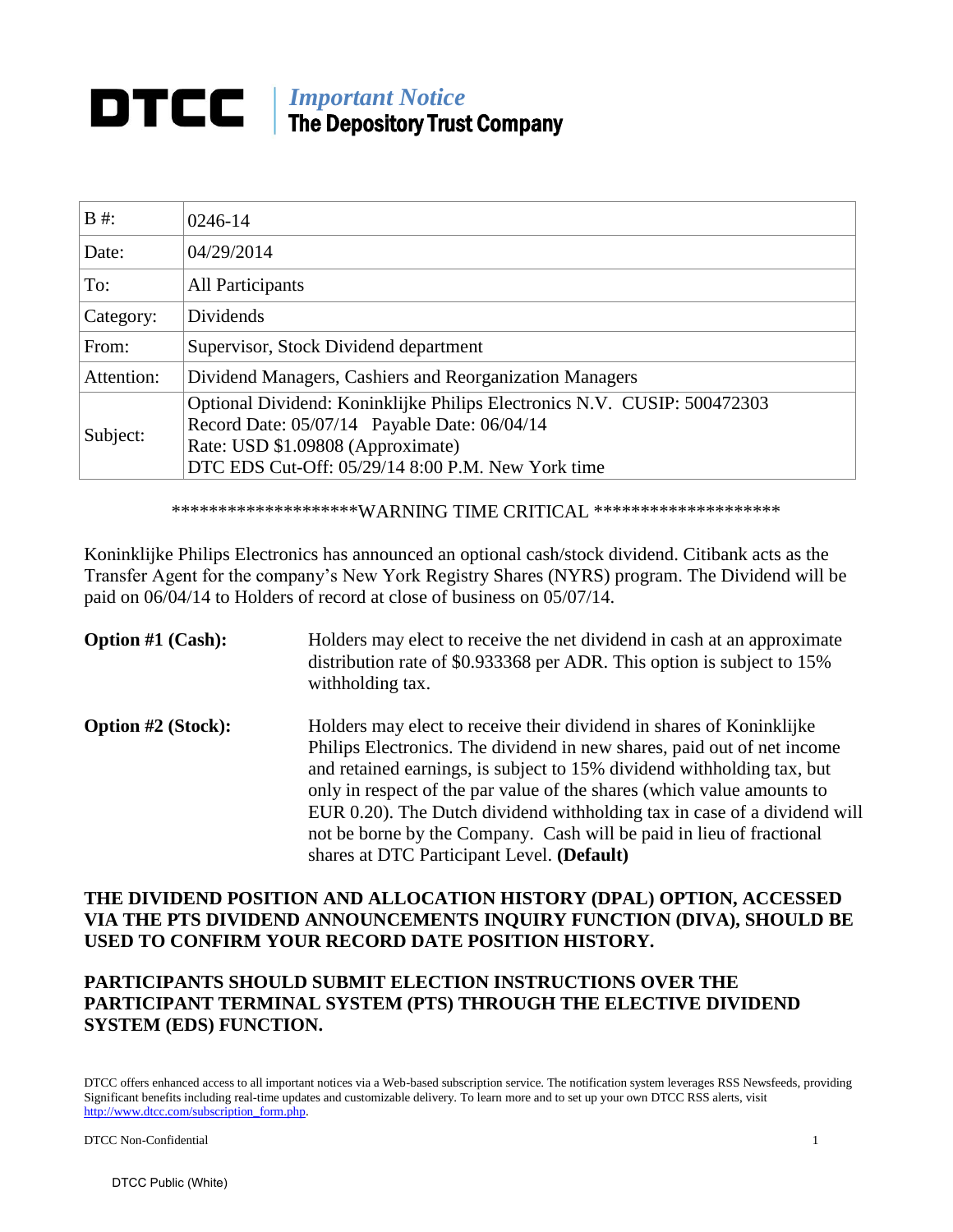#### **B# 0246-14**

Participants not responding to the above options by 05/29/14, 8:00 P.M., New York time will receive shares with cash in lieu of fractions in accordance with Option #2.

If there are any questions regarding this Important Notice, or the processing of related instructions via EDS, participants should contact DTC's Customer Help Line at (888) 382-2721. If there are any questions regarding the Globe Tax Important Notice please contact Kasey Harbes of Globe Tax at 212- 747-9100.

*Important Legal Information: The Depository Trust Company ("DTC") does not represent or warrant the accuracy, adequacy, timeliness, completeness or fitness for any particular purpose of the information contained in this communication, which is based in part on information obtained from third parties and not independently verified by DTC and which is provided as is. The information contained in this communication is not intended to be a substitute for obtaining tax advice from an appropriate professional advisor. In providing this communication, DTC shall not be liable for (1) any loss resulting directly or indirectly from mistakes, errors, omissions, interruptions, delays or defects in such communication, unless caused directly by gross negligence or willful misconduct on the part of DTC, and (2) any special, consequential, exemplary, incidental or punitive damages. To ensure compliance with Internal Revenue Service Circular 230, you are hereby notified that: (a) any discussion of federal tax issues contained or referred to herein is not intended or written to be used, and cannot be used, for the purpose of avoiding penalties that maybe imposed under the Internal Revenue Code; and (b) as a matter of policy, DTC does not provide tax, legal or accounting advice and accordingly, you should consult your own tax, legal and accounting advisor before engaging in any transaction.* 

DTCC offers enhanced access to all important notices via a Web-based subscription service.The notification system leverages RSS Newsfeeds, providing significant benefits including real-time updates and customizable delivery. To learn more and to set up your own DTCC RSS alerts, visit http://www.dtcc.com/subscription\_form.php.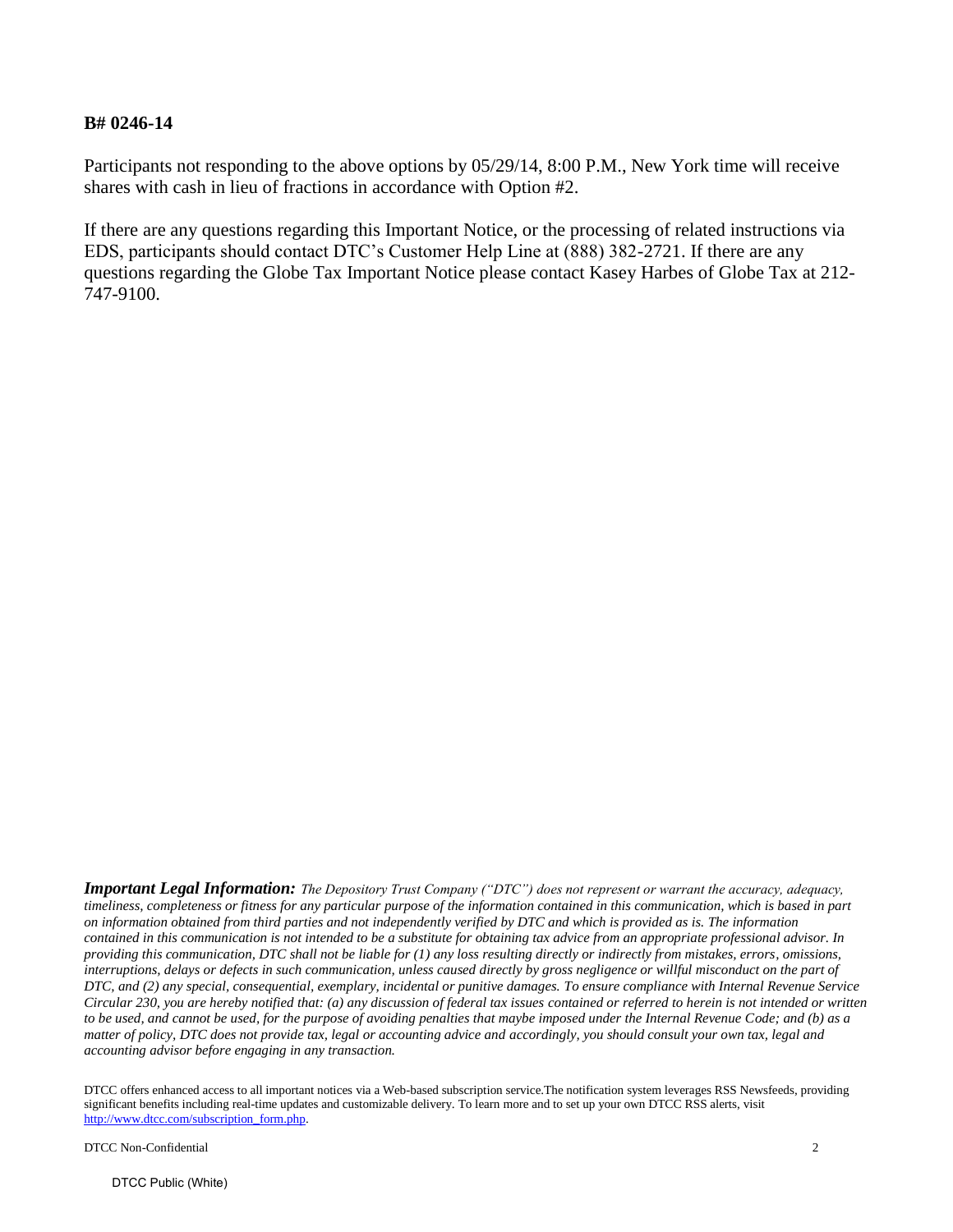

#### **KONINKLIJKE PHILIPS ELECTRONICS**

has announced an optional cash/stock dividend. Citibank acts as the Transfer Agent for the company's New York Registry Shares (NYRS) program.

Participants can use DTC's Elective Dividend System (EDS) function over the Participant Terminal System (PTS) to elect the **CASH or STOCK OPTION**. If no election is made during the election period (May 8 - May 29, 2014), the **STOCK OPTION** is the **DEFAULT**.

On NYRS Pay Date, all holders will receive this dividend net of the full Netherland statutory withholding tax of 15% with the possibility to reclaim as outlined in the below Eligibility Matrix:

## **DIVIDEND EVENT DETAILS**

| <b>COUNTRY OF ISSUANCE</b>              | <b>NETHERLANDS</b>                         |
|-----------------------------------------|--------------------------------------------|
| <b>ISSUE</b>                            | KONINKI IJKE PHILIPS<br><b>ELECTRONICS</b> |
| CUSIP#                                  | 500472303                                  |
| TRANSFER AGENT                          | <b>CITIBANK</b>                            |
| NYRS RECORD DATE                        | MAY 7, 2014                                |
| NYRS PAY DATE                           | <b>JUNE 4, 2014</b>                        |
| NYRS GROSS DIVIDEND RATE<br>ON PAY DATF | <b>TRD</b>                                 |
| ORD GROSS DIVIDEND RATE<br>ON PAY DATE  | € 0.80                                     |
| RATIO                                   | 1 ORD: 1 NYRS                              |
| STATUTORY WHT RATE                      | 15%                                        |

|                                            |                                     |                                 | <b>CHARGES &amp; DEADLINES</b>                           |                                                                                  |                                                                      |
|--------------------------------------------|-------------------------------------|---------------------------------|----------------------------------------------------------|----------------------------------------------------------------------------------|----------------------------------------------------------------------|
| <b>FILING METHOD</b>                       | <b>BATCH</b>                        | <b>PAYMENT</b><br><b>METHOD</b> | <b>TRANSFER</b><br><b>AGENT SERVICE</b><br><b>CHARGE</b> | <b>MINIMUM SERVICE</b><br><b>CHARGE PER</b><br><b>BENEFICIAL</b><br><b>OWNER</b> | <b>FINAL</b><br><b>SUBMISSION</b><br><b>DEADLINE</b><br>(8:00PM EST) |
| <b>CASH OPTION</b><br><b>QUICK RECLAIM</b> | PRIMARY LONG-FORM<br><b>BATCH</b>   | <b>CHECK</b>                    | \$0.010 per NYRS                                         | \$25                                                                             | <b>JUNE 24,</b><br>2014                                              |
| <b>CASH OPTION</b><br><b>LONG-FORM</b>     | POST-EDS PROCESS;<br><b>ONGOING</b> | <b>CHECK</b>                    | \$0.010 per NYRS                                         | \$25                                                                             | OCTOBER 31,<br>2019                                                  |
| <b>STOCK OPTION</b><br><b>LONG-FORM</b>    | POST-EDS PROCESS:<br><b>ONGOING</b> | <b>CHECK</b>                    | \$0.010 per NYRS                                         | \$25                                                                             | OCTOBER 31,<br>2019                                                  |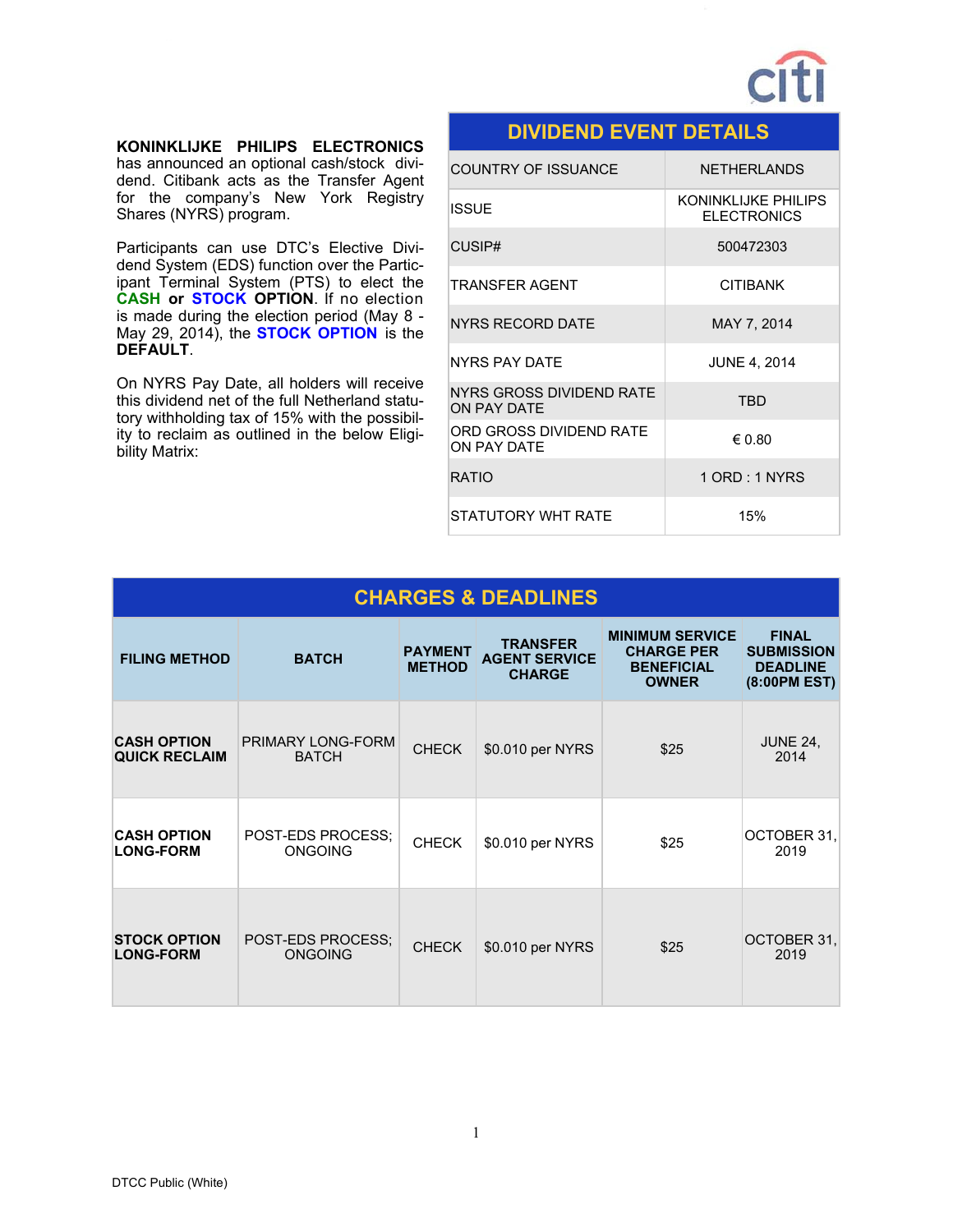| <b>ELIGIBILITY MATRIX</b>                                                                 |                               |                                                                                                                                                                                                                                                                                                     |                                                                                                                                               |
|-------------------------------------------------------------------------------------------|-------------------------------|-----------------------------------------------------------------------------------------------------------------------------------------------------------------------------------------------------------------------------------------------------------------------------------------------------|-----------------------------------------------------------------------------------------------------------------------------------------------|
| <b>RATE DESCRIPTION</b>                                                                   | <b>RECLAIM</b><br><b>RATE</b> | <b>ELIGIBLE RESIDENTS</b>                                                                                                                                                                                                                                                                           | <b>DOCUMENTATION REQUIRED</b>                                                                                                                 |
| <b>UNFAVORABLE - 15%</b>                                                                  | $0\%$                         | <b>Non-Treaty Countries</b>                                                                                                                                                                                                                                                                         | <b>NONE</b>                                                                                                                                   |
| <b>FAVORABLE - 10%</b><br><b>POST-PAY DATE</b><br><b>LONG FORM ONLY</b>                   | 5%                            | Azerbaijan, Bahrain, China, Czech<br>Republic, Hong Kong, India,<br>Indonesia, Kuwait, Oman, Portugal,<br>Qatar, Saudi Arabia, Slovak Republic, 2.<br>South Africa, Taiwan, United Arab<br>Emirates, Venezuela                                                                                      | <b>COVER LETTER (EXHIBIT A)</b><br>1.<br><b>IB 92 UNIVERSEEL</b>                                                                              |
| <b>FAVORABLE - 10%</b><br><b>POST-PAY DATE</b><br><b>LONG FORM ONLY</b>                   | 5%                            | Ghana, Japan, United Kingdom                                                                                                                                                                                                                                                                        | <b>COVER LETTER (EXHIBIT A)</b><br>1.<br><b>IB 93 UNIVERSEEL</b><br>2 <sup>2</sup>                                                            |
| EXEMPT - 0%<br><b>POST PAY-DATE</b>                                                       | 15%                           | US ARTICLE 36-CHARITIES under<br>501(a), 501(c)(3), 509(a)(1), 509(a)(2),<br>$509(a)(3)$ , 17-(b)                                                                                                                                                                                                   | 1 <sub>1</sub><br><b>ESP SUBMISSION OR</b><br><b>COVER LETTER (EXHIBIT A)</b>                                                                 |
| EXEMPT - 0%<br><b>POST-PAY DATE</b>                                                       | 15%                           | US ARTICLE 35 - PENSIONS and<br>IRAs under 401(a), 401(k), 457(b), 403<br>$(b)$ , 408, 408 $(a)$ , 501 $(a)$                                                                                                                                                                                        | 1.<br><b>ESP SUBMISSION OR</b><br><b>COVER LETTER (EXHIBIT A)</b>                                                                             |
| EXEMPT - 0%<br>(FOREIGN TAX EX-<br>EMPT)<br><b>POST-PAY DATE</b><br><b>LONG FORM ONLY</b> | 15%                           | Any entity domiciled in a state in which<br>it is not subject to tax on profits, as<br>long as that state has an Exchange of<br>Tax Information Agreement in place<br>with the Netherlands, & that entity<br>would not be subject to profits tax in<br>the Netherlands if it were based<br>therein. | <b>COVER LETTER (EXHIBIT A)</b><br>1.<br>2.<br>DIV 16 FORM<br>3.<br>STAND ALONE CERTIFICATE<br>OF RESIDENCY<br>ARTICLES OF ASSOCIATION<br>Ι4. |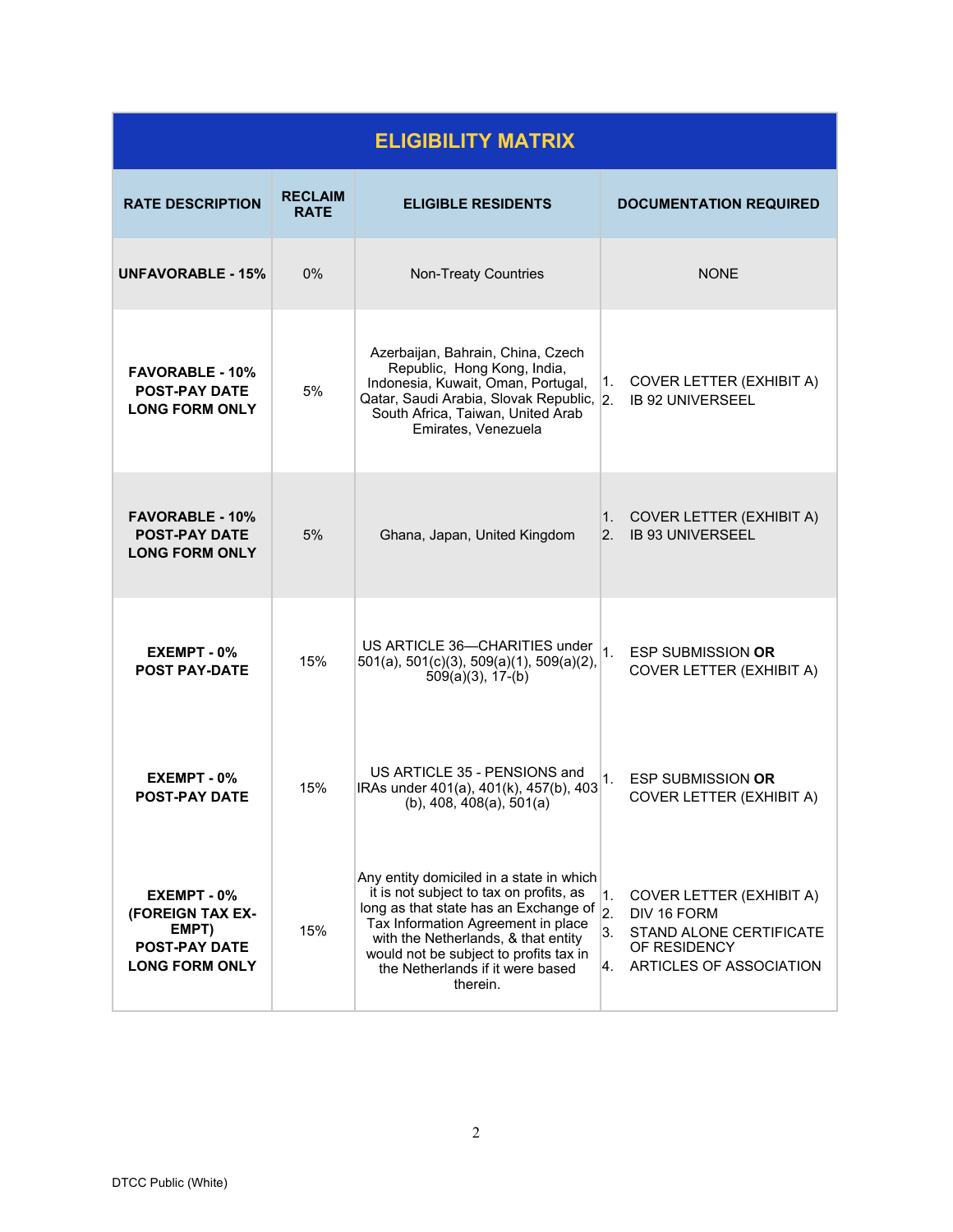| <b>DESCRIPTION OF VARIOUS DOCUMENTATION</b> |                                                                                                                                                                                                                                                                                                                                                                                                                                                                   |                                                        |                                                                                                 |
|---------------------------------------------|-------------------------------------------------------------------------------------------------------------------------------------------------------------------------------------------------------------------------------------------------------------------------------------------------------------------------------------------------------------------------------------------------------------------------------------------------------------------|--------------------------------------------------------|-------------------------------------------------------------------------------------------------|
| <b>DOCUMENT NAME</b>                        | <b>DESCRIPTION</b>                                                                                                                                                                                                                                                                                                                                                                                                                                                | <b>ORIGINAL / COPY</b>                                 | <b>SIGNATURE</b><br><b>REQUIREMENT</b>                                                          |
| <b>IRS FORM 6166</b>                        | <b>ISSUED BY THE INTERNAL REVENUE SER-</b><br>VICE, STATING THE NAME AND TAX PAYER<br><b>IDENTIFICATION NUMBER OF THE BENEFI-</b><br>CIAL OWNER. IT MUST BE FOR THE<br><b>CURRENT TAX YEAR.</b>                                                                                                                                                                                                                                                                   | <b>ORIGINAL</b><br>PREFERRED /<br><b>COPY ACCEPTED</b> | <b>IRS REPRESENTATIVE</b>                                                                       |
| <b>IB 92 UNIVERSEEL</b>                     | DUTCH TAX FORM REQUIRED FOR ANY BEN-<br>EFICIAL OWNER, DOMICILED IN<br>NON-REMITTANCE-BASED JURISDICTIONS,<br>ATTEMPTING TO RECLAIM THE<br>5% ENTITLEMENT; THIS FORM MUST BE<br>CERTIFIED BY THE BENEFICIAL OWNER'S<br>LOCAL TAX OFFICE.                                                                                                                                                                                                                          | <b>ORIGINAL</b>                                        | <b>BENEFICIAL OWNER</b><br>& MUST BEAR THE<br>STAMP OF LOCAL TAX<br><b>AUTHORITY</b>            |
| <b>IB 93 UNIVERSEEL</b>                     | DUTCH TAX FORM REQUIRED FOR ANY BEN-<br>EFICIAL OWNER, DOMICILED IN<br><b>REMITTANCE-BASED JURISDICTIONS.</b><br>ATTEMPTING TO RECLAIM THE<br>5% ENTITLEMENT; THIS FORM MUST BE<br>CERTIFIED BY THE BENEFICIAL OWNER'S<br>LOCAL TAX OFFICE.                                                                                                                                                                                                                       | <b>ORIGINAL</b>                                        | <b>BENEFICIAL OWNER</b><br><b>&amp; MUST BEAR THE</b><br>STAMP OF LOCAL TAX<br><b>AUTHORITY</b> |
| <b>DIV 16</b>                               | THIS FORM IS USED TO APPLY FOR A<br>"REFUND FOR FOREIGN BODIES NOT SUB-<br>JECT TO ANY TAX ON PROFITS."<br>(SEE ELIGIBILITY MATRIX)                                                                                                                                                                                                                                                                                                                               | <b>ORIGINAL</b>                                        | <b>BENEFICIAL OWNER</b>                                                                         |
| <b>COVER LETTER</b><br>(EXHIBIT A)          | A LISTING OF THE BENEFICIAL OWNERS<br>NAMES, TAXPAYER ID NUMBERS, NUMBER<br>OF SHARES, AND ENTITY TYPE (CHARITY OR<br>PENSION).<br>THE CLIENT LISTING IS PROVIDED TO CITI-<br>BANK / GLOBETAX, BY THE PARTICIPANT,<br>EITHER THROUGH ESP SUBMISSION, OR<br>THROUGH TRADITIONAL HARD COPY RE-<br><b>CLAIM REQUEST LETTER.</b><br>IF NOT SUBMITTING YOUR CLAIM VIA ESP.<br>PLEASE CONTACT<br>DUTCHESP@GLOBETAX.COM TO PROCURE<br>A RECLAIM REQUEST LETTER TEMPLATE. | <b>ORIGINAL</b>                                        | <b>DTC PARTICIPANT</b>                                                                          |
| <b>ARTICLES OF</b><br><b>ASSOCIATION</b>    | A DOCUMENT SPECIFYING THE REGULA-<br>TIONS FOR THE OPERATIONS OF A LEGAL<br>ENTITY. THE ARTICLES OF ASSOCIATION<br>DEFINE THE ENTITY'S PUPROSE, ORGANIZA-<br>TIONAL STRUCTURE, AND HOW FINANCIAL<br>RECORDS ARE MAINTAINED.                                                                                                                                                                                                                                       | COPY ACCEPTED                                          | PROVIDED BY<br><b>BENEFICIAL OWNER</b>                                                          |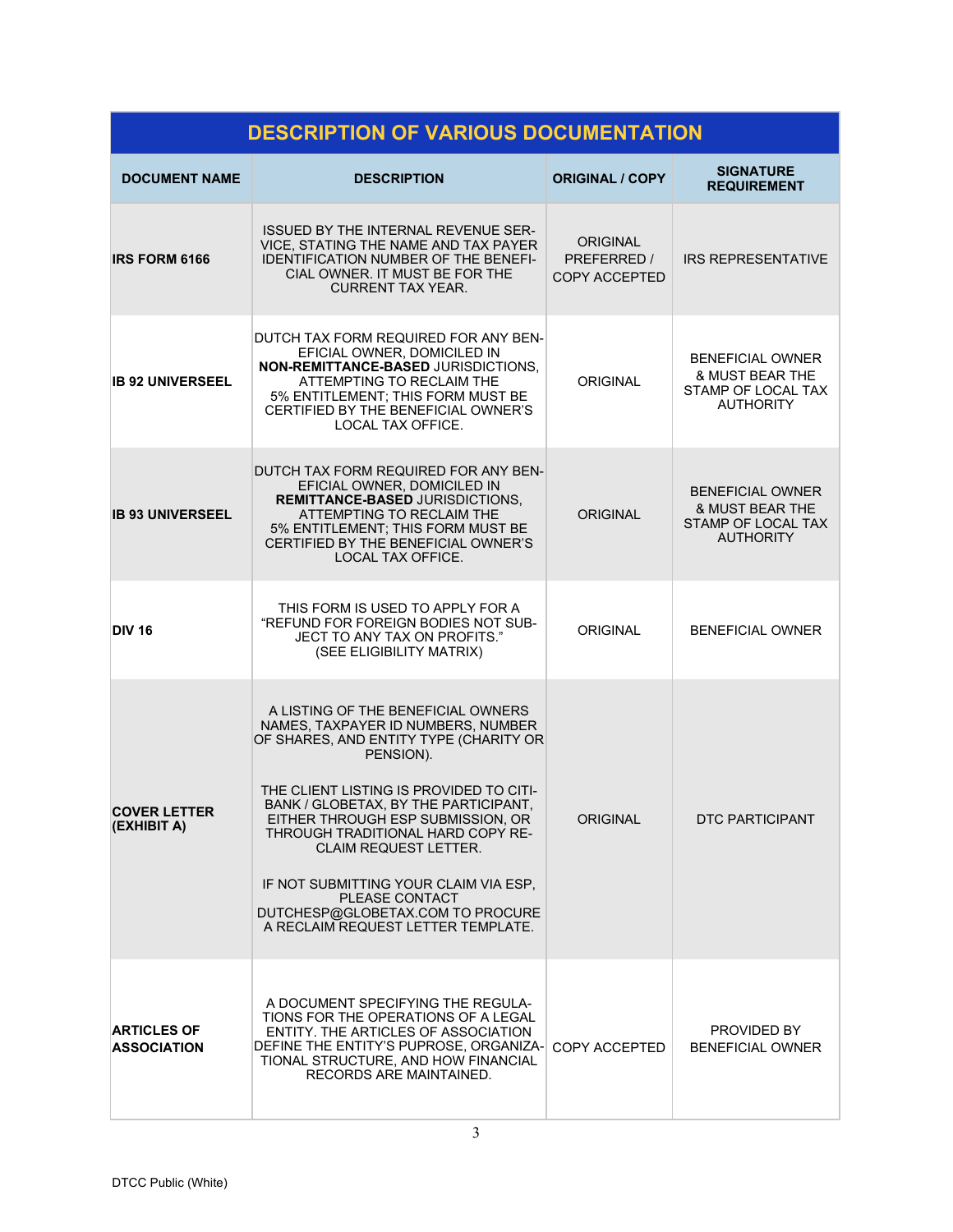|                            | <b>CONTACT DETAILS</b>     |
|----------------------------|----------------------------|
| PRIMARY CONTACT            | <b>KASEY HARBES</b>        |
| DOMESTIC PHONE (U.S.)      | 1-800-628-4646             |
| DOMESTIC FAX (U.S.)        | 1-800-633-4646             |
| <b>INTERNATIONAL PHONE</b> | 1-212-747-9100             |
| <b>INTERNATIONAL FAX</b>   | 1-212-747-0029             |
| <b>EMAIL ADDRESS</b>       | DUTCHESP@GLOBETAX.COM      |
| <b>COMPANY</b>             | CITIBANK / GLOBETAX        |
| <b>STREET ADDRESS</b>      | 90 BROAD STREET 16TH FLOOR |
| CITY/STATE/ZIP             | NEW YORK, NY 10004         |
| ADDITIONAL CONTACTS        | STEPHANIE URUGUTIA         |
|                            | <b>JENNY LIN</b>           |

# **ESP** Electronic Submission Portal

powered by **GLOBETAX** 

Citibank, offers ESP powered by GlobeTax, a paperless withholding tax reclaim process, for Exempt Organizations (qualified under Article 36 of the Tax Convention) and Exempt Pension Trusts (qualified under Article 35 of the Tax Convention) to participants holding NYRSs and New York Shares.

These claims should be submitted through the following website. (Requires a one-time registration)

#### https://esp.globetax.com

Please contact Ms. Kasey Harbes at 1-800-628-4646 or via email at DUTCHESP@GLOBETAX.COM if you have any questions about this process.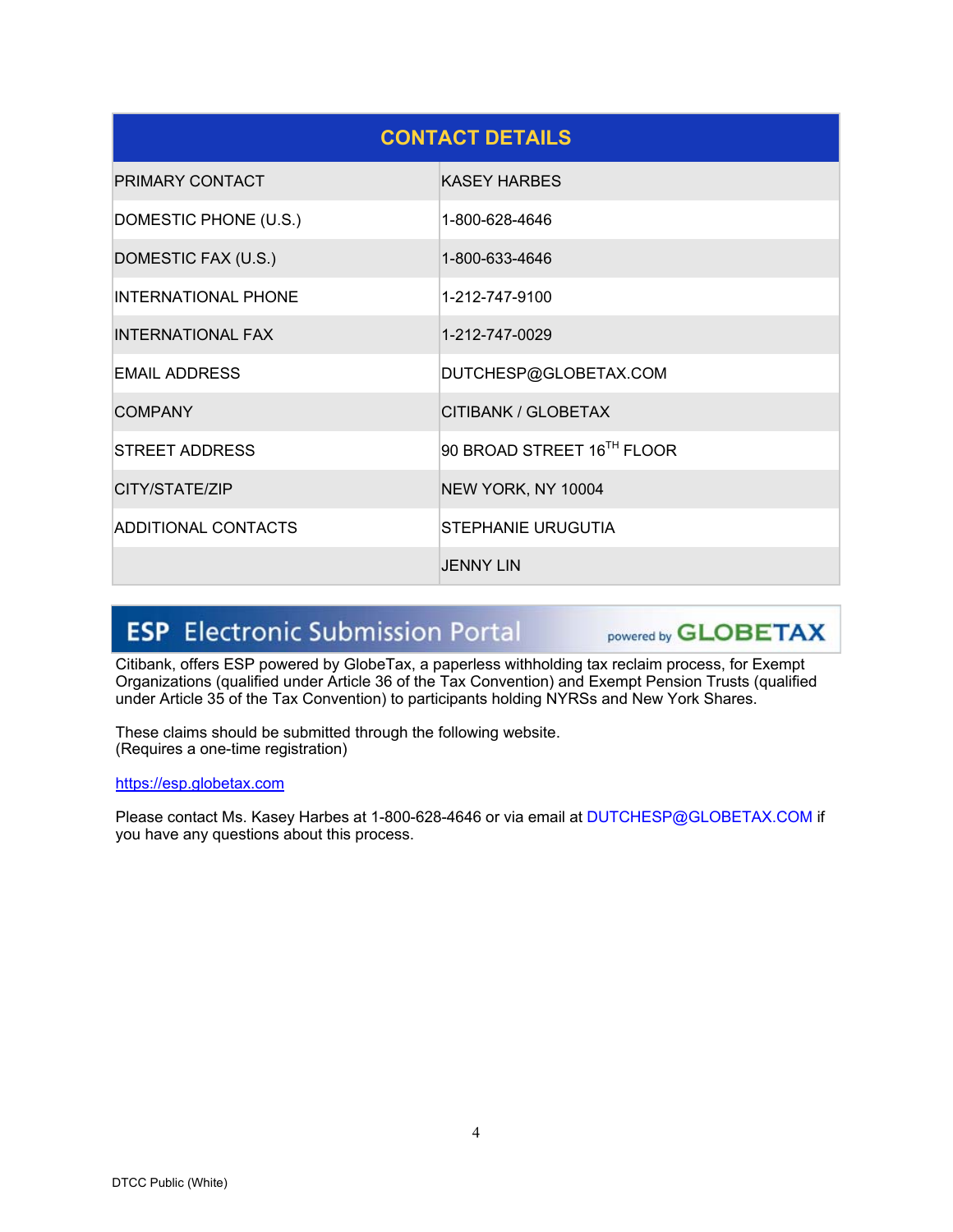## **DISCLAIMER**

#### **All Post-Electronic Reclaims filing Long-Form:**

U.S. residents and non-U.S. residents who have missed the Relief at Source and Quick Reclaim Process deadlines may file for a "long-form" refund by submitting a claim via either ESP or traditional methods to Citibank / GlobeTax prior to the expiry of the right to claim. Based on their county, that period generally expires five (5) years from the end of the year in which the dividend was paid in the local market. Claims received after the long form deadline will be filed on a best effort basis at the discretion of Citibank / GlobeTax.

**All tax information contained in this Important Notice is based on a good faith compilation of information obtained from multiple sources. The information is subject to change. Actual deadlines frequently vary from the statutory deadlines because of local market conditions and advanced deadlines set by local agents. To mitigate risk it is strongly advised that DTC Participants file their claims as soon as possible as the depositary and/or their agents will not be liable for claims filed less than six months before the specified deadline. In the event that local market rules, whether implemented by a local agent or a Tax Authority, conflict with the information provided in the important notice, either prior to or after publication, the local market rules will prevail.**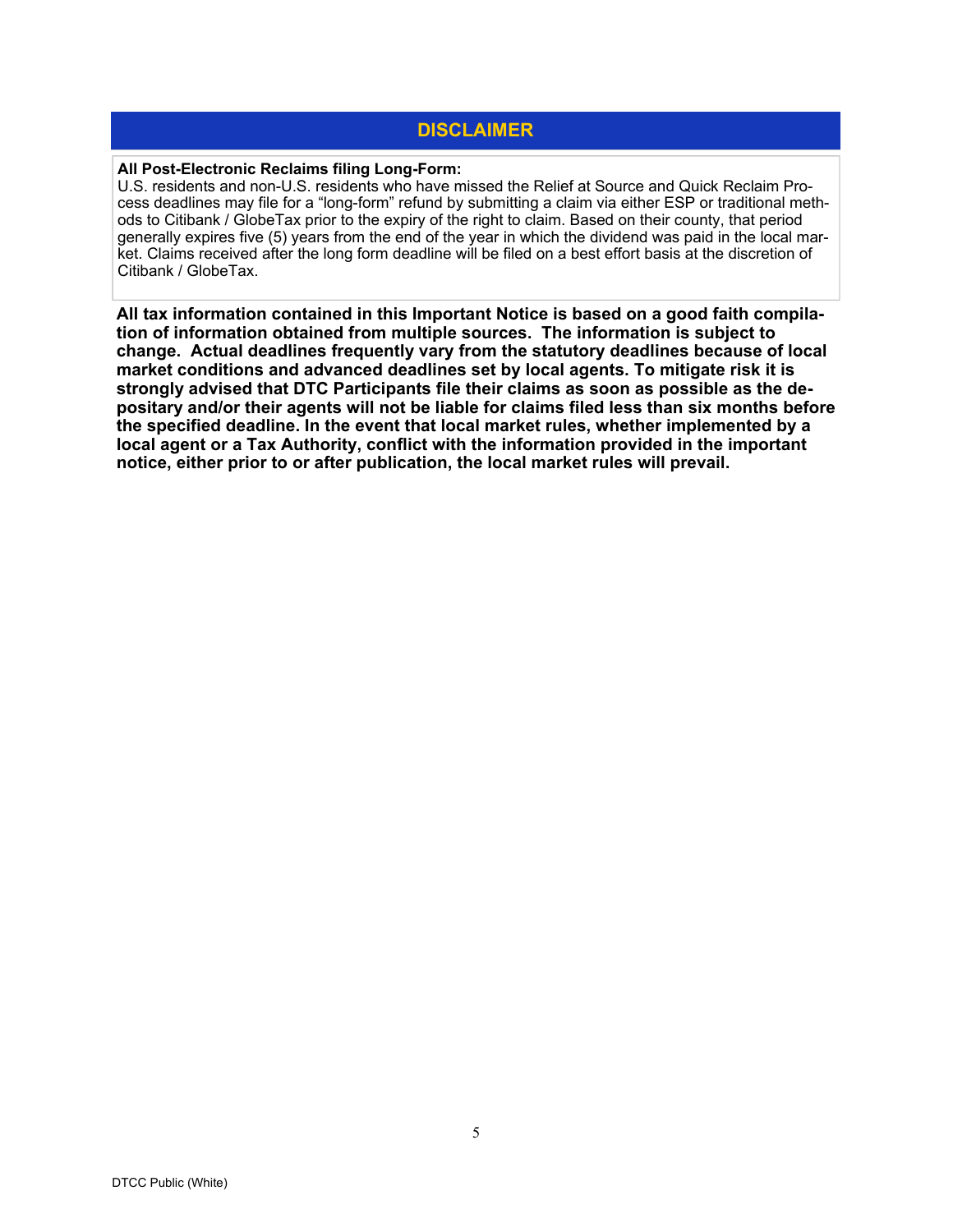# **FREQUENTLY ASKED QUESTIONS (FAQs)**

## **GENERAL QUESTIONS**

| <b>QUESTION</b>                                                                                                                                                                                                                     | <b>ANSWER</b>                                                                                                                                                                                                                                                                                                                                                |
|-------------------------------------------------------------------------------------------------------------------------------------------------------------------------------------------------------------------------------------|--------------------------------------------------------------------------------------------------------------------------------------------------------------------------------------------------------------------------------------------------------------------------------------------------------------------------------------------------------------|
| DO I NEED TO SUBMIT A SPLIT-LETTER IF I SELECT<br>THE CASH DIVIDEND?                                                                                                                                                                | NO, IF YOU SELECT THE CASH DIVIDEND YOUR EDS<br>ELECTIONS WILL BE USED IN PLACE OF THE TRADI-<br><b>TIONAL "SPLIT-LETTER."</b>                                                                                                                                                                                                                               |
| DO I NEED TO SUBMIT A SPLIT-LETTER IF I SELECT<br>THE <b>STOCK DIVIDEND?</b>                                                                                                                                                        | NO, IF YOU SELECT THE <b>STOCK DIVIDEND</b> YOUR<br>EDS ELECTIONS WILL BE USED IN PLACE OF THE<br><b>TRADITIONAL "SPLIT-LETTER."</b>                                                                                                                                                                                                                         |
| WILL I RECEIVE A DECLARATION IN LIEU OF DIVI-<br>DEND NOTE ("DLD" or "CERT") FOR MY ARTICLE 35<br>OR ARTICLE 36 POSITIONS?                                                                                                          | NO, GOING FORWARD, ALL DECLARATION IN LIEU<br>OF DIVIDEND NOTES WILL BE MAINTAINED BY THE<br>TRANSFER AGENT, TO BE RELEASED ONLY UPON<br>WRITTEN REQUEST BY THE PARTICIPANT.                                                                                                                                                                                 |
| AM I REQUIRED TO FILE THROUGH ESP?                                                                                                                                                                                                  | NO, YOU MAY SUBMIT A TRADITIONAL CLAIM<br>THROUGH THE MAIL IF YOU CANNOT SUBMIT CLI-<br>ENT DATA THROUGH ESP. WE STRONGLY SUG-<br>GEST LOGGING IN TO ESP TO DOWNLOAD THE TEM-<br>PLATE PROVIDED WHEN PREPARING YOUR CLAIM.<br>REGARDLESS OF YOUR ULTIMATE SUBMISSION<br>METHOD.                                                                              |
| IS THERE A RELIEF AT SOURCE PROCESS FOR<br>THIS EVENT?                                                                                                                                                                              | NO, RELIEF AT SOURCE IS NOT AVAILABLE FOR THIS<br>EVENT.                                                                                                                                                                                                                                                                                                     |
| IS THERE ANY CASE IN WHICH A U.S. RESIDENT<br>401(a), 401(K), 457(b), 403(b), IRA, ROTH IRA, EM-<br>PLOYEE PENSION PLANS OR SIMPLE RETIREMENT<br>ACCOUNT WOULD NOT QUALIFY FOR TREATY BEN-<br>EFITS UNDER ARTICLE 35 OF THE TREATY? | THESE ACCOUNT TYPES WILL NOT BE CONSIDERED<br>ELIGIBLE FOR TREATY BENEFITS UNDER ARTICLE<br>35 OF THE TREATY IN ANY TAXABLE YEAR IF LESS<br><b>THAN 70% OF THE TOTAL AMOUNT OF WITHDRAW-</b><br>ALS FROM SUCH U.S. TRUST DURING THAT YEAR IS<br>USED TO PROVIDE PENSION, RETIREMENT OR OTH-<br>ER EMPLOYEE BENEFITS AS MEANT IN ARTICLE 35<br>OF THE TREATY. |
|                                                                                                                                                                                                                                     | <b>QUICK RECLAIM QUESTIONS</b>                                                                                                                                                                                                                                                                                                                               |
| <b>QUESTION</b>                                                                                                                                                                                                                     | <b>ANSWER</b>                                                                                                                                                                                                                                                                                                                                                |
| DO I NEED TO PHYSICALLY SEND ANY DOCUMENTS<br>TO CITIBANK / GLOBETAX IN ORDER TO PARTICI-<br>PATE IN THE QUICK RECLAIM PROCESS?                                                                                                     | NO, YOU MUST ONLY PROVIDE THE BENEFICIAL<br>OWNER BREAKDOWN VIA ESP.                                                                                                                                                                                                                                                                                         |
| WILL I BE PAID THROUGH DTC FOR CLAIMS SUB-<br>MITTED THROUGH THE QUICK RECLAIM PROCESS? PAY OUT VIA CHECK.                                                                                                                          | NO, FOR THIS DIVIDEND THE QUICK RECLAIM WILL                                                                                                                                                                                                                                                                                                                 |
| ONCE I SUBMIT A QUICK REFUND CLAIM VIA ESP,<br>HOW LONG WILL IT TAKE TO BE PAID?                                                                                                                                                    | WE ESTIMATE PAYMENT WITHIN APPOXIMATELY 2<br>MONTHS OF PAY DATE.                                                                                                                                                                                                                                                                                             |
| DOES THE QUICK RECLAIM PROCESS HAVE A<br>MINIMUM POSITION PER BENEFICIAL OWNER<br><b>REQUIREMENT?</b>                                                                                                                               | NO, BECAUSE THIS QUICK RECLAIM WILL PAY VIA<br>CHECK, THERE IS NO MINIMUM POSITION REQUIRE-<br>MENT. SEE LONG FORM FAQ FOR DETAILS ON MINI-<br>MUM CHARGES & RECLAIMS LESS THAN \$50.                                                                                                                                                                        |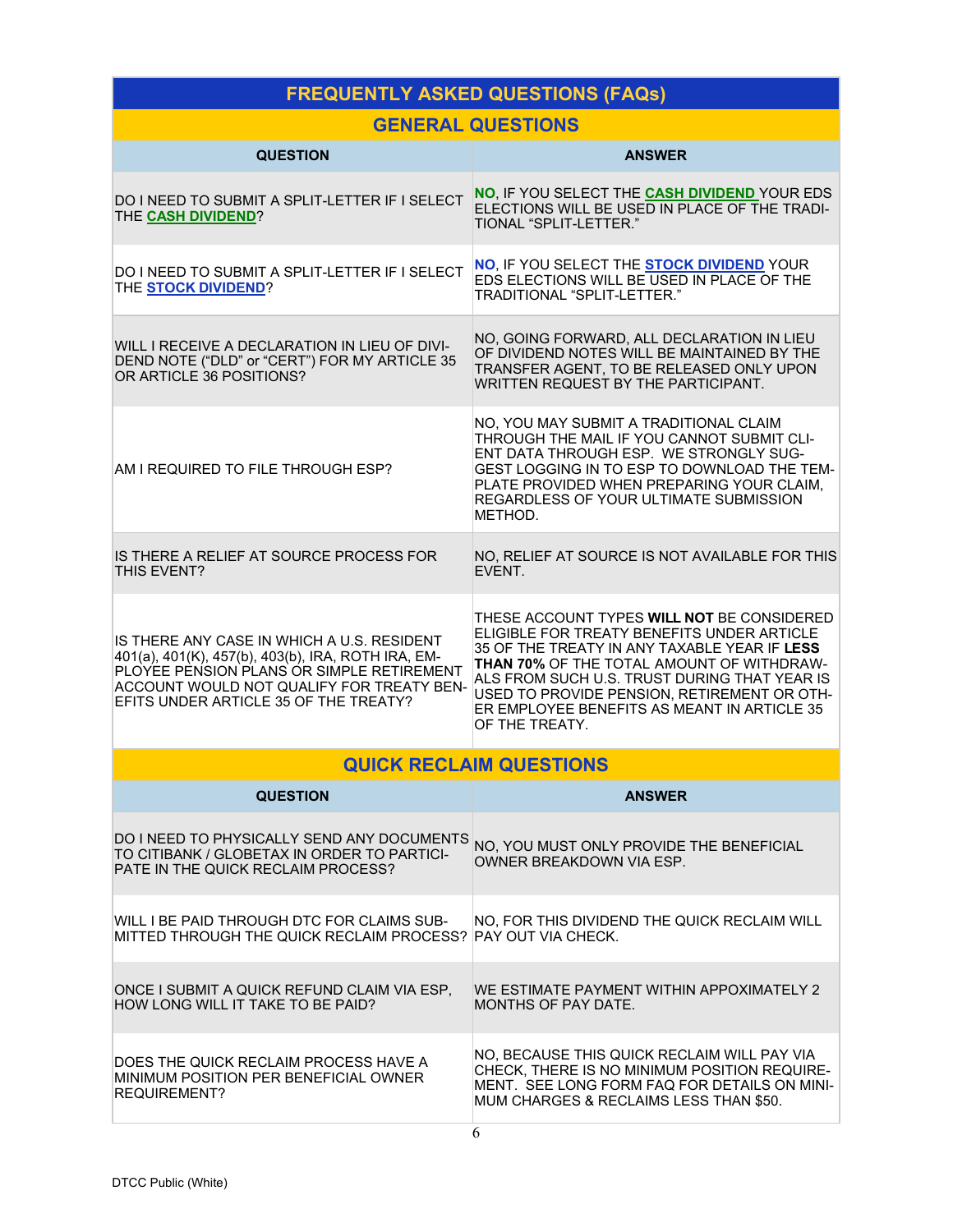|                                                                                                                  | <b>LONG-FORM QUESTIONS</b>                                                                                                                                                                           |
|------------------------------------------------------------------------------------------------------------------|------------------------------------------------------------------------------------------------------------------------------------------------------------------------------------------------------|
| <b>QUESTION</b>                                                                                                  | <b>ANSWER</b>                                                                                                                                                                                        |
| HOW LONG DOES IT TAKE FOR PAYMENT ON LONG APPROXIMATELY 4-6 MONTHS.<br>-FORM CLAIMS?                             |                                                                                                                                                                                                      |
| DOES THE LONG-FORM PROCESS HAVE A MINIMUM<br>POSITION REQUIRMENT PER BENEFICIAL OWNER?                           | NO, ALL CLAIMS WILL BE PROCESSEED THOUGH<br>THERE IS A MINIMUM FEE OF \$25 PER BENEFICIAL<br>OWNER.                                                                                                  |
| WHAT WILL THE FEE BE IF A BENEFICIAL OWNER'S<br>CLAIM IS FOR LESS THAN \$50?                                     | CITIBANK / GLOBETAX IS WILLING TO WAIVE THE \$25<br>MINIMUM ON AN EXCEPTIONAL BASIS IN FAVOR OF<br>A SPLIT OF THE RECLAIMED FUNDS OF 50/50 FOR<br>ANY BENEFICIAL OWNER RECLAIMING LESS THAN<br>\$50. |
| WILL I BE PAID THROUGH DTC FOR CLAIMS SUB-<br>MITTED THROUGH THE LONG-FORM PROCESS?                              | NO, YOU WILL BE PAID BY CHECK.                                                                                                                                                                       |
|                                                                                                                  | <b>STOCK OPTION QUESTIONS</b>                                                                                                                                                                        |
|                                                                                                                  |                                                                                                                                                                                                      |
| <b>QUESTION</b>                                                                                                  | <b>ANSWER</b>                                                                                                                                                                                        |
| CAN I RECLAIM THE WITHHOLDING TAX IF I HAVE<br>ELECTED STOCK INSTEAD OF CASH?                                    | YES, PHILIPS WILL BE WITHHOLDING 15% ON THE<br>NOMINAL VALUE (EUR 0.20) OF THIS DIVIDEND. ELI-<br>GIBLE ENTITIES CAN RECLAIM THIS 15%.                                                               |
| WHAT ENTITIES ARE ELIGIBLE TO RECLAIM THE<br>15% STOCK OPTION?                                                   | THE STOCK OPTION HAS THE SAME ELIGIBILITY AS<br>THE CASH OPTION. PLEASE SEE ELIGIBILITY MA-<br>TRIX.                                                                                                 |
| CAN I RECLAIM MY STOCK THROUGH EDS?                                                                              | NO, YOU WILL NEED TO CLAIM VIA ESP OR TRADI-<br><b>TIONAL LONG FORM</b>                                                                                                                              |
| WHAT DOCUMENTS DO I NEED TO SEND TO CITI-<br>BANK / GLOBETAX IN ORDER TO RECLAIM ON MY<br><b>STOCK ELECTION?</b> | YOU WILL ONLY NEED TO SUBMIT A BREAKDOWN OF<br>YOUR BENEFICAL OWNERS VIA ESP.                                                                                                                        |